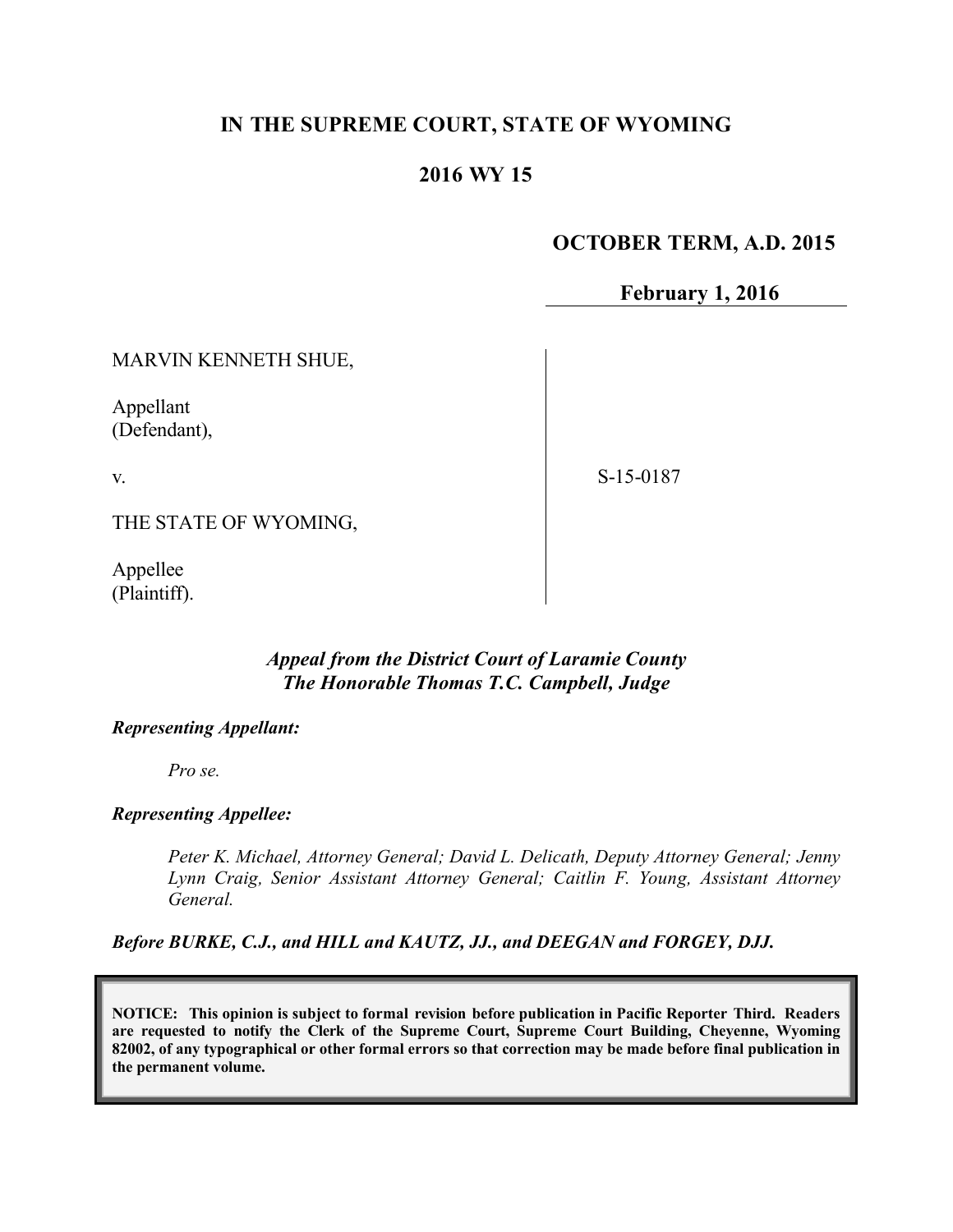#### **FORGEY, District Judge.**

[¶1] Marvin Shue (hereinafter "Shue") filed a motion in the district court that can be read as both a motion to withdraw his guilty plea and a motion to reduce his sentence. The district court denied Shue's request to withdraw his guilty plea and concluded that it lacked jurisdiction to contemplate a sentence reduction. Shue now appeals the district court's decision. We find that the district court did not have jurisdiction to rule on Shue's motion and that we, as a result, do not have jurisdiction to consider Shue's appeal.

#### *ISSUE*

[¶2] Shue did not include a statement of the issue on appeal in his appellate brief. The State phrases the issue as follows:

> Under Rule 35(b) of the Wyoming Rules of Criminal Procedure, a defendant may file a motion to reduce his sentence within one year after the entry of any order upholding a conviction. A defendant may move to withdraw his guilty plea until the conclusion of an appeal. Shue's motion for sentence reduction asking to withdraw his plea was filed after the deadlines to request such relief expired. Did the district court properly dismiss Shue's motion?

## *FACTS*

[¶3] In 2010, Shue was charged with two counts of first-degree sexual abuse of a minor and five counts of second-degree sexual abuse of a minor. The parties entered into a plea agreement by which Shue would plead guilty to one count of first-degree sexual abuse of a minor and the State would dismiss the remaining six charges. They further agreed to jointly recommend that the district court impose a twelve to twenty-two year prison sentence, and that this sentencing recommendation was not binding on the district court. Shue pled guilty on March 10, 2011, to one count of first-degree sexual abuse of a minor pursuant to the plea agreement. Shortly thereafter, Shue's trial counsel contacted the victim's mother

> and offered a \$15,000 inducement (couched as "future restitution") in exchange for the mother's agreement to recommend to the Court that [Shue] receive a suspended sentence and no prison time. The offer was conditioned on the mother successfully persuading the District Attorney to go along with the no-incarceration recommendation. One of the stipulated hearing exhibits … is a recorded conversation in which [trial counsel] tells the mother, "The agreement would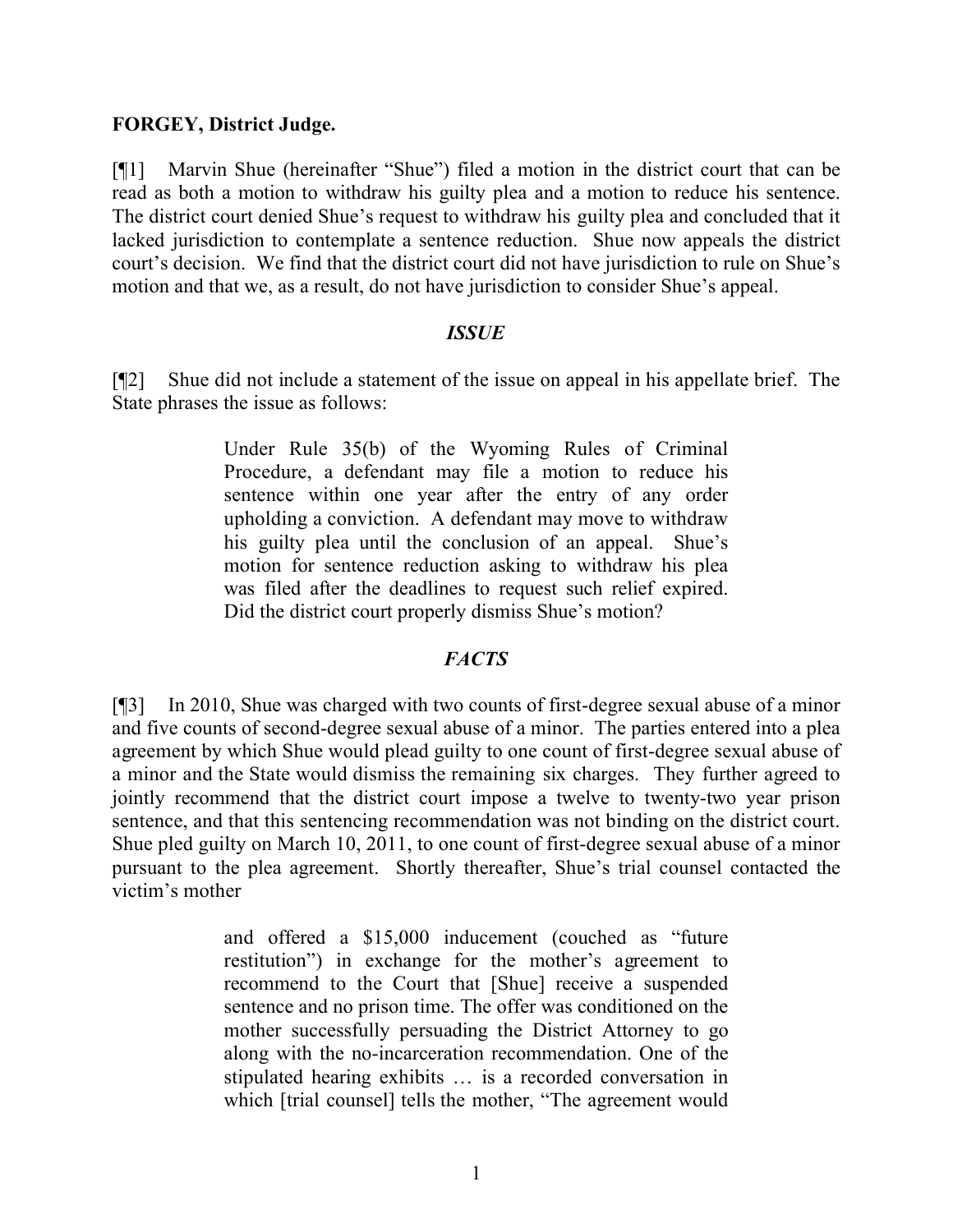have to be that the DA goes along with this. So it would be you and the DA agreeing to recommend a suspended sentence. If the DA won't do that, then it's really worthless for [Shue] to even try to do this, okay?" … [Trial counsel] knew that he could not offer money to the victim's family as that would be a clear ethical violation.<sup>1</sup>

On May 26, 2011, the district court sentenced Shue to serve twelve to twenty-two years in prison, consistent with the plea agreement. A written "Judgment and Sentence" was filed June 2, 2011.

[¶4] Shue appealed his conviction to this Court. Shue's appellate counsel ultimately filed a brief pursuant to *Anders v. California*, 386 U.S. 738, 87 S.Ct. 1396, 18 L.Ed.2d 493 (1967), stating that Shue "felt coerced in accepting the plea deal" and "believed he received ineffective assistance of counsel because of the allegations that his trial counsel … improperly proposed to give money to the victim's family in exchange for their cooperation in providing any victim statement and at the Sentencing Hearing." After evaluating the legal merits of these claims, Shue's appellate counsel concluded that there were "no appealable issues"—the record supported that Shue had knowingly and voluntarily entered his guilty plea and his trial counsel's conduct did not prejudice Shue because the district court had sentenced him in accordance with the plea agreement. This Court notified Shue that his conviction would be affirmed unless he filed "a brief that persuaded this Court that the captioned appeal is not wholly frivolous" on or before May 11, 2012. *Shue v. State*, 2012 WY 73, ¶¶ 1-2, 277 P.3d 117, 117 (Wyo. 2012). Shue did not file "a brief or other pleading within the time allotted," so this Court affirmed his conviction and sentence. *Id.* This Court's mandate "affirming the judgment of the district court" was filed in the district court June 13,  $2012<sup>2</sup>$ 

[¶5] On December 30, 2014, Shue filed a "Motion for Sentence Modification or Reduction Under Newly Discovered Evidence and a New Feder[al] Ruling" claiming that his guilty plea was involuntary and that his trial counsel was ineffective due to the aforementioned misconduct. The motion was based on what Shue describes as "newly discovered evidence" in the form of this Court's 2012 decision to discipline Shue's trial counsel, the documentation accompanying that decision, and an October 15, 2014 federal ruling that "granted [Shue] ineffective assistance of counsel." He asked the district court to reinstate his right to a trial and to "modify his sentence from 1<sup>st</sup> degree sexual abuse of

<sup>&</sup>lt;sup>1</sup> Shue's trial counsel was disciplined in 2012 for this misconduct. *Board of Professional Responsibility*, *Wyoming State Bar v. Custis*, 2012 WY 142, ¶¶ 1-8, 295 P.3d 334, 335 (Wyo. 2012).

 $2^2$  Shue proceeded to file numerous motions over the next few years, including multiple motions to reduce his sentence and petitions for post-conviction relief.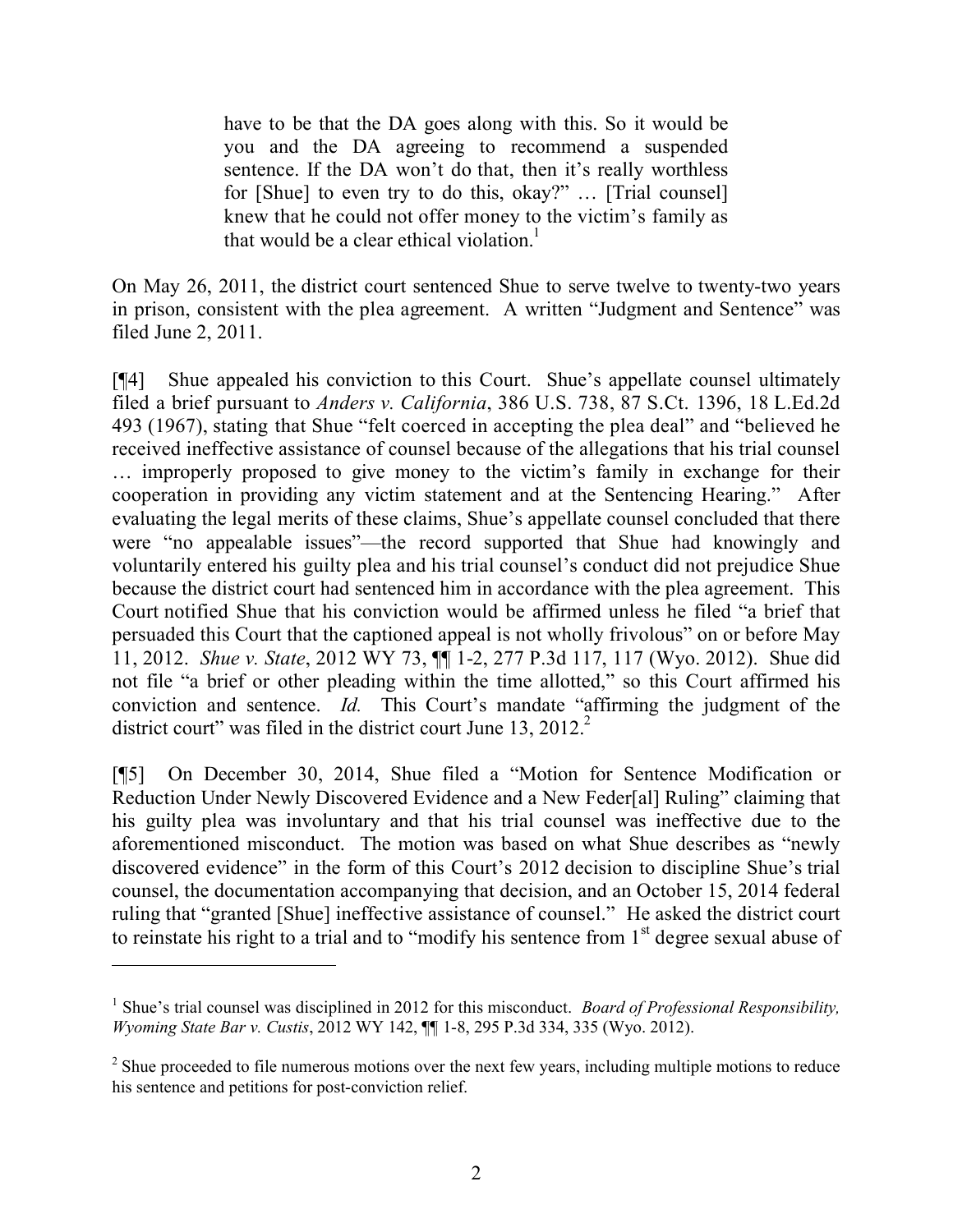a minor to  $3<sup>rd</sup>$  degree sexual abuse and [a] no less [than] 5 year and no more [than] 10 year sentence." The district court viewed the motion as both a motion to withdraw Shue's guilty plea pursuant to W.R.Cr.P. 32(d), and to reduce Shue's sentence pursuant to W.R.Cr.P. 35(b). The district court denied the request to withdraw Shue's guilty plea because Shue had not established "newly discovered evidence resulting in manifest injustice," and found that it did not have jurisdiction to consider a sentence reduction because Shue's motion was "untimely." Shue appealed the district court's decision to this Court.

## *STANDARD OF REVIEW*

[¶6] Subject matter jurisdiction is the authority to hear and decide cases of the general class to which the proceedings in question belong. This Court has stated:

> It is fundamental, if not axiomatic, that, before a court can render any decision or order having any effect in any case or matter, it must have subject matter jurisdiction. Jurisdiction is essential to the exercise of judicial power. Unless the court has jurisdiction, it lacks any authority to proceed, and any decision, judgment, or other order is, as a matter of law, utterly void and of no effect for any purpose. Subject matter jurisdiction, like jurisdiction over the person, is not a subject of judicial discretion. … Subject matter jurisdiction either exists or it does not and, before proceeding to a disposition on the merits, a court should be satisfied that it does have the requisite jurisdiction.

*Terex Corp. v. Hough*, 2002 WY 112, ¶ 5, 50 P.3d 317, 320 (Wyo. 2002). "Whether a court has subject matter jurisdiction is a question of law, reviewed *de novo.*" *Eckdahl v. State*, 2011 WY 152, ¶ 16, 264 P.3d 22, 27 (Wyo. 2011).

#### *DISCUSSION*

[¶7] The district court correctly recognized that Shue's December 30, 2014 motion can be read to request relief that implicates both W.R.Cr.P. 32(d) (motion to withdraw a guilty plea) and W.R.Cr.P. 35(b) (motion to reduce a sentence). There are time limits for filing these motions. W.R.Cr.P. 32(d) provides as follows:

> If a motion for withdrawal of a plea of guilty … is made before sentence is imposed, the court may permit withdrawal of the plea upon a showing by the defendant of any fair and just reason. At any later time, a plea may be set aside only to correct manifest injustice.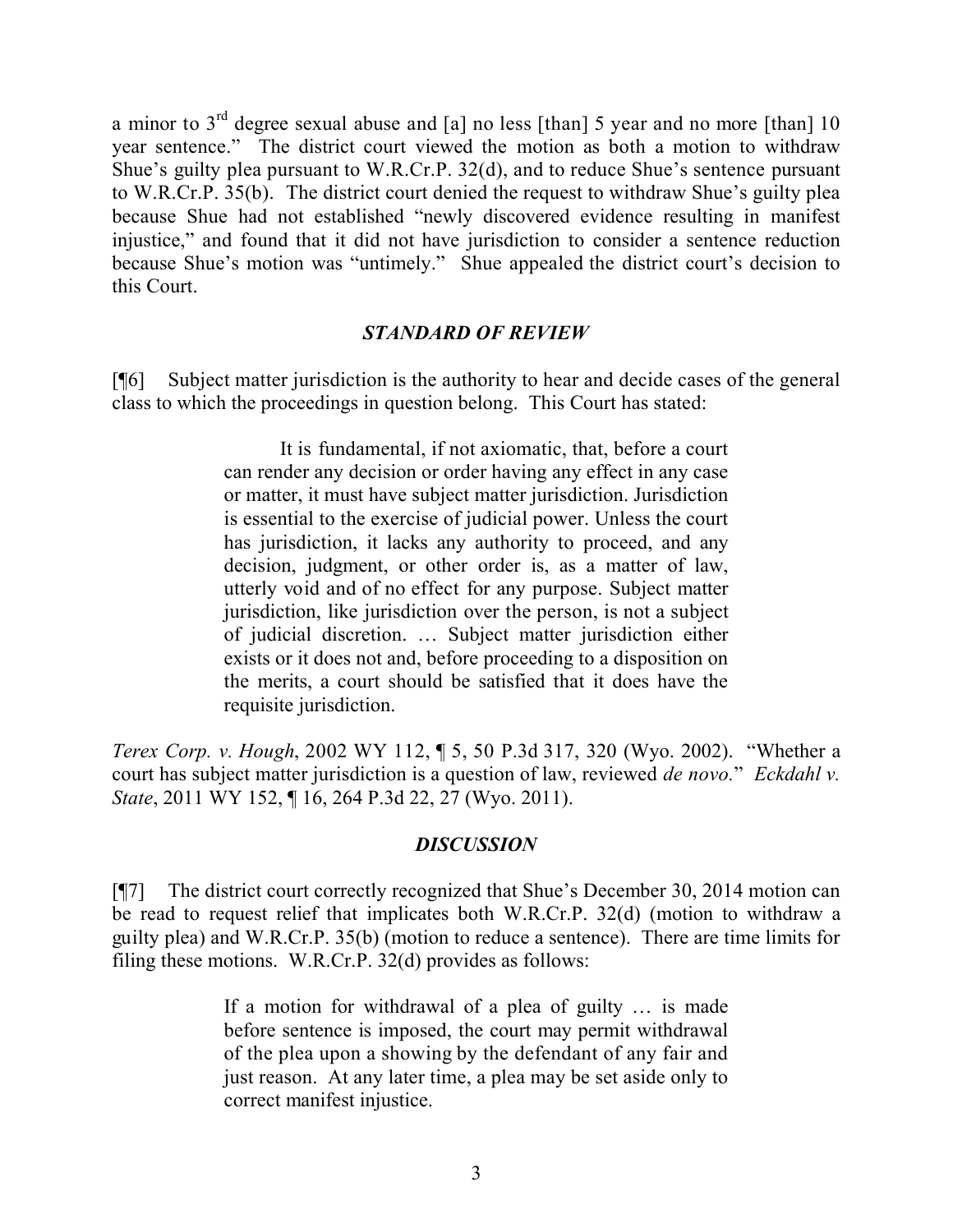In *Nixon v. State*, 2002 WY 118, ¶ 9, 51 P.3d 851, 853 (Wyo. 2002), we found that

[a]lthough this Rule does not, in and of itself, set a time limit for filing such a motion with the district court *after sentencing*, such a limit must exist as a logical corollary to the general rule that a case becomes final after judgment and sentence is entered and an appellate decision affirming the conviction has been made, or the time for taking an appeal expires without perfection of an appeal, or after the voluntary dismissal of such an appeal.

(Emphasis in original.) Likewise, W.R.Cr.P. 35(b) states that a "motion to reduce a sentence may be made … within one year after receipt by the court of a mandate issued upon affirmance of the judgment or dismissal of the appeal."

[¶8] We have held that a failure to file a motion to withdraw a guilty plea and/or a motion to reduce a sentence within these time limits deprives a district court of its jurisdiction to consider such motions. In *Pfeil v. State*, 2014 WY 137, ¶¶ 1, 4-6, 336 P.3d 1206, 1208-09 (Wyo. 2014), Pfeil filed a motion to withdraw his guilty plea over sixteen years after he pled guilty to second-degree murder. This Court decided that the district court had properly determined that "Pfeil's motion to withdraw his guilty plea was too late because his conviction and sentence were final" and that the district court "did not have jurisdiction to address Mr. Pfeil's motion." *Id.*, **[1]** 16, 22, 336 P.3d at 1212-13. In *Hitz v. State*, 2014 WY 58, ¶¶ 10-11, 323 P.3d 1104, 1106 (Wyo. 2014), Hitz filed a motion to reduce his sentence over seventeen months after the district court entered orders sentencing Hitz for escape and a probation violation. We concluded that Hitz's motion "was filed outside the time limits prescribed by Rule 35(b)" and that the district court in that case "was without jurisdiction to consider Hitz's motion for sentence reduction." *Id.*, ¶¶ 11, 13, 323 P.3d at 1106.

[¶9] Shue's December 30, 2014 motion in the instant case was untimely for two reasons. He asked to withdraw his guilty plea after his conviction became final in 2012, and he requested a sentence reduction more than one year after this Court's mandate affirming the district court's judgment was received by the district court. The district court, accordingly, did not have jurisdiction to rule on Shue's motion.

[¶10] On appeal, Shue seeks to avoid these time limits by claiming that his motion is based on "newly discovered evidence" that "was not known or reasonably available to [Shue] at the time of his court proceedings" and that "does show that [Shue] did receive ineffective assistance of counsel throughout ever[y] stage of his court proceedings." This "newly discovered evidence," according to Shue, is comprised of the 2012 disciplinary decision documentation and the October 15, 2014 federal ruling that Shue referenced in